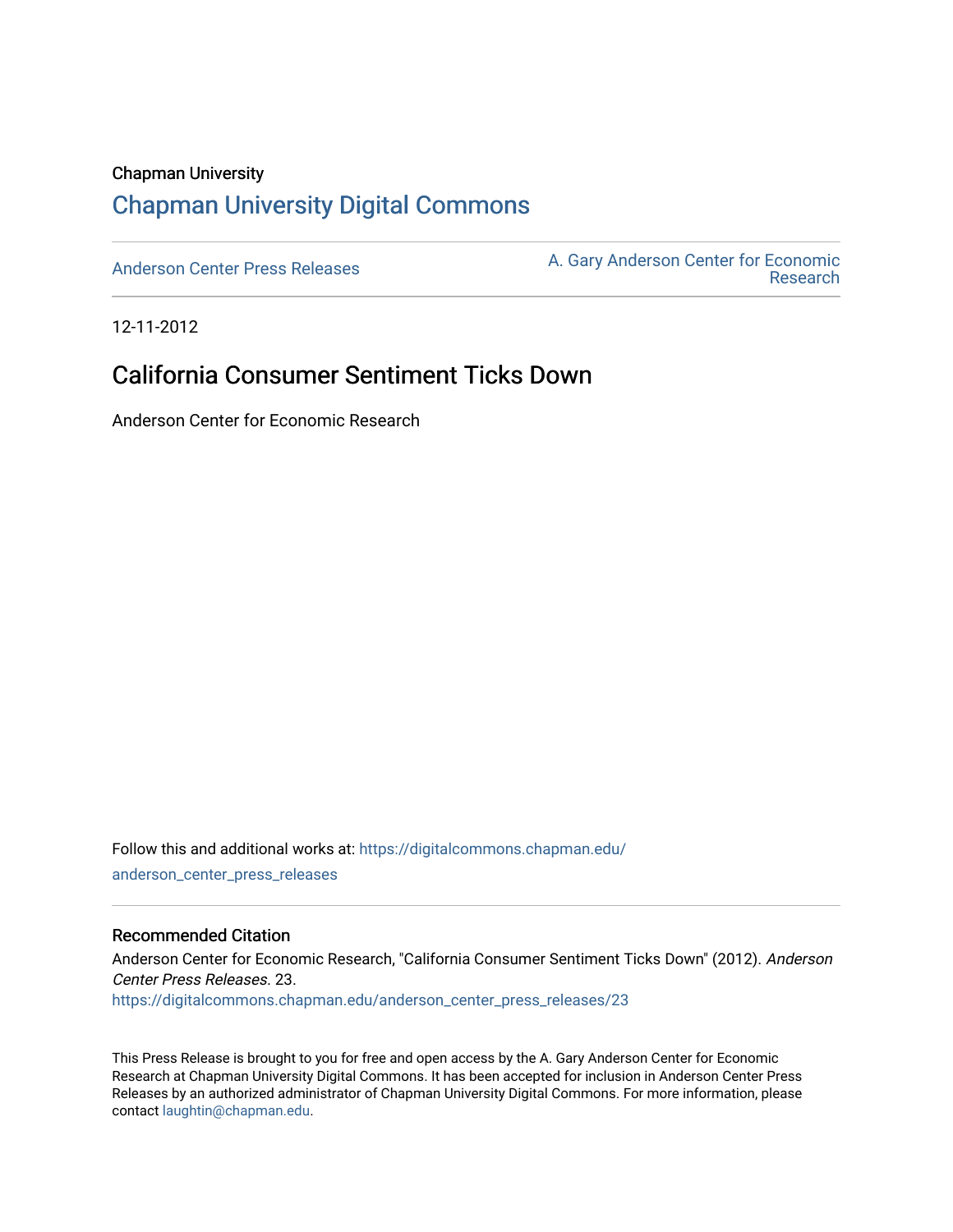# **Chapman University** rArgyros School of Business and Economics



## A. Gary Anderson Center for Economic Research

**For Release:** December 11, 2012

**Contact:** Esmael Adibi Director of the Anderson Center for Economic Research (714) 997-6693

# **California Consumer Sentiment Ticks Down**

ORANGE, CA —The California Composite Index of Consumer Sentiment dipped slightly to 92.7 in the fourth quarter of 2012 from the third quarter revised reading of 93.4. As shown in the following figure, consumer sentiment has been increasing steadily and in spite of this decline, the index is still near its highest level since the beginning of the 2007 recession. An index level below 100, however, reflects a higher percentage of pessimistic consumers versus those who are optimistic.



The California Composite Index is generated based on three indices: consumers' outlook on current and future economic conditions, and an index measuring consumers' spending plan.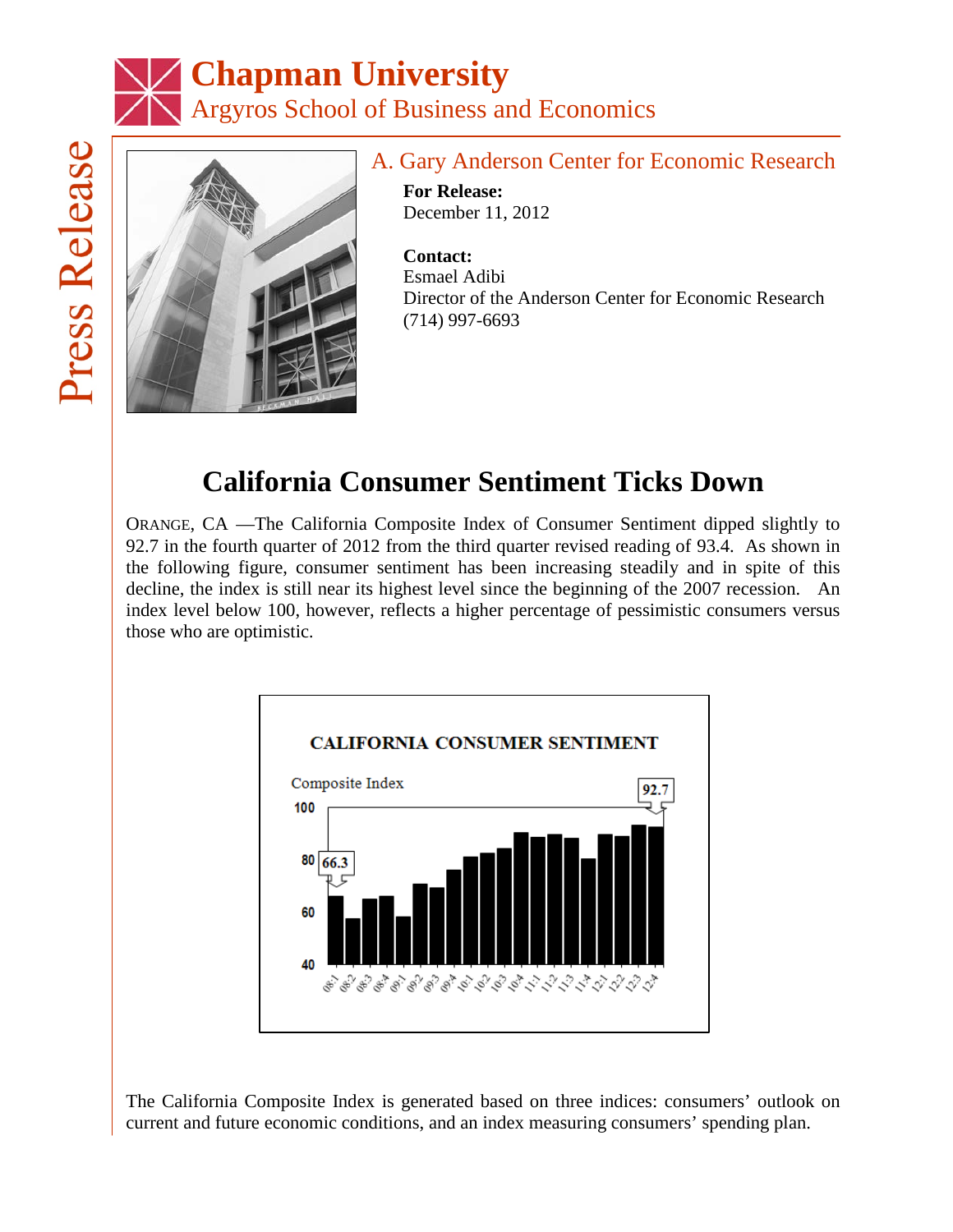The **current** economic conditions index decreased from a revised August reading of 84.2 to 80.6 in November of 2012, a decline of about four points. The index measuring **future** economic conditions decreased by even more to a reading of 98.6 in November of 2012 from a revised reading of 105.0 in August. The steady but slow improvements in the job market are positively affecting consumers' assessment of economic conditions. But passage of Proposition 30, increasing sales and income taxes and potential tax increases resulting from fiscal cliff negotiations have more than offset the good news from the job market.



The index measuring consumers' planned spending on big-ticket items, however, increased by 17 points from the revised August reading of 88.4. The increase in this index in November of 2012 to a reading of 105.4 may be due to anticipated shopping deals promoted by retailers and points to strong retail sales activity over this holiday season.

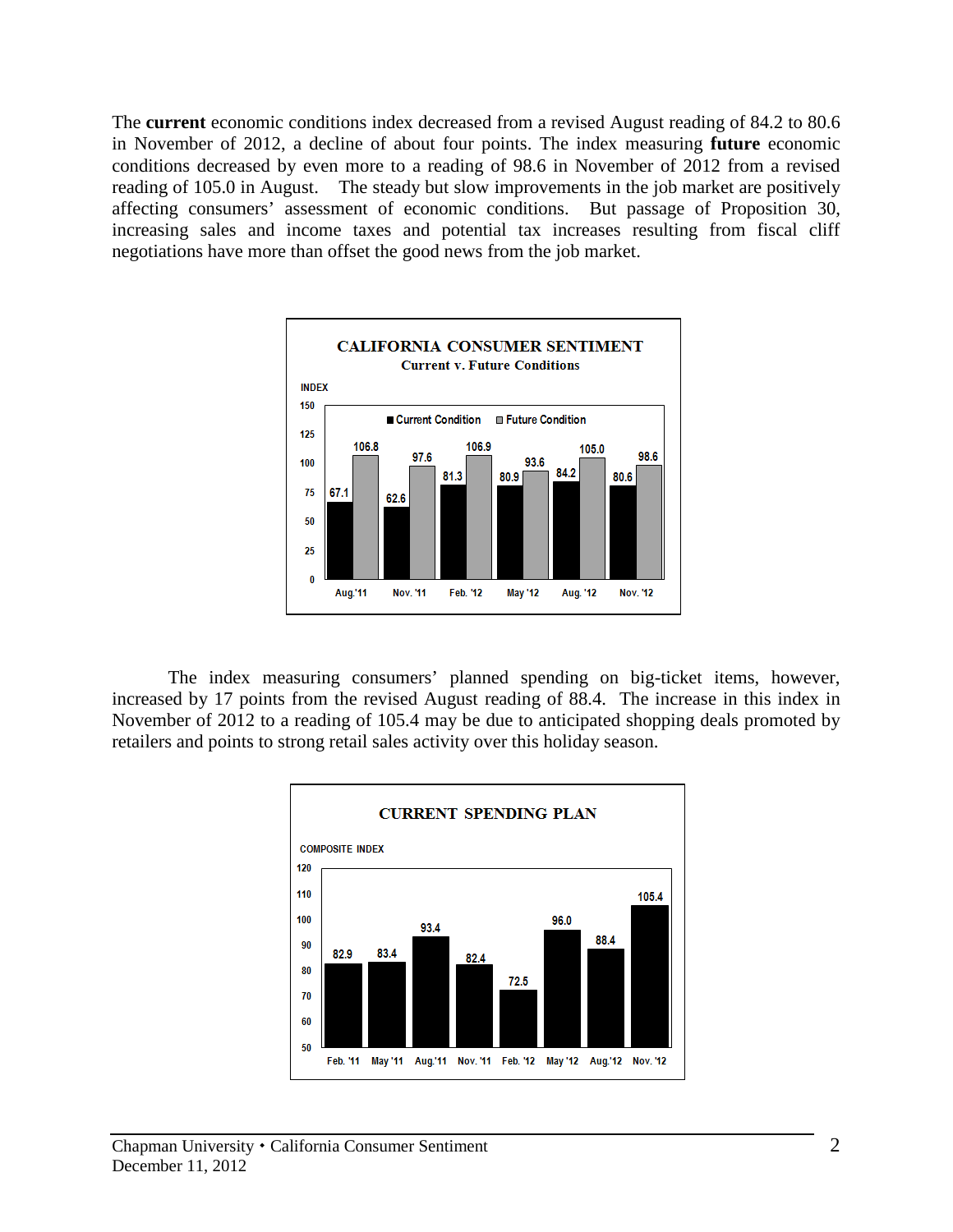### **BACKGROUND AND METHODOLOGY:**

Beginning in the third quarter of 2002, the Anderson Center for Economic Research at Chapman University launched a survey to measure California consumer sentiment. This survey is similar to the monthly national survey of consumer sentiment conducted by the University of Michigan.

A survey comprised of six questions is mailed to a stratified sample of 5,000 residences throughout the state, with a historical response rate of 5 to 10 percent. Three questions relate to the current economic conditions, two questions address future economic conditions (one year outlook) and one question evaluates the consumers' current plan for purchasing big ticket items.

The results are summarized into four indices. One index measures consumer sentiment about the current economic condition, a second measures consumers' future economic expectations, the third is a composite index representing overall consumer confidence, and the fourth index measures consumers' current spending plan on durable goods.